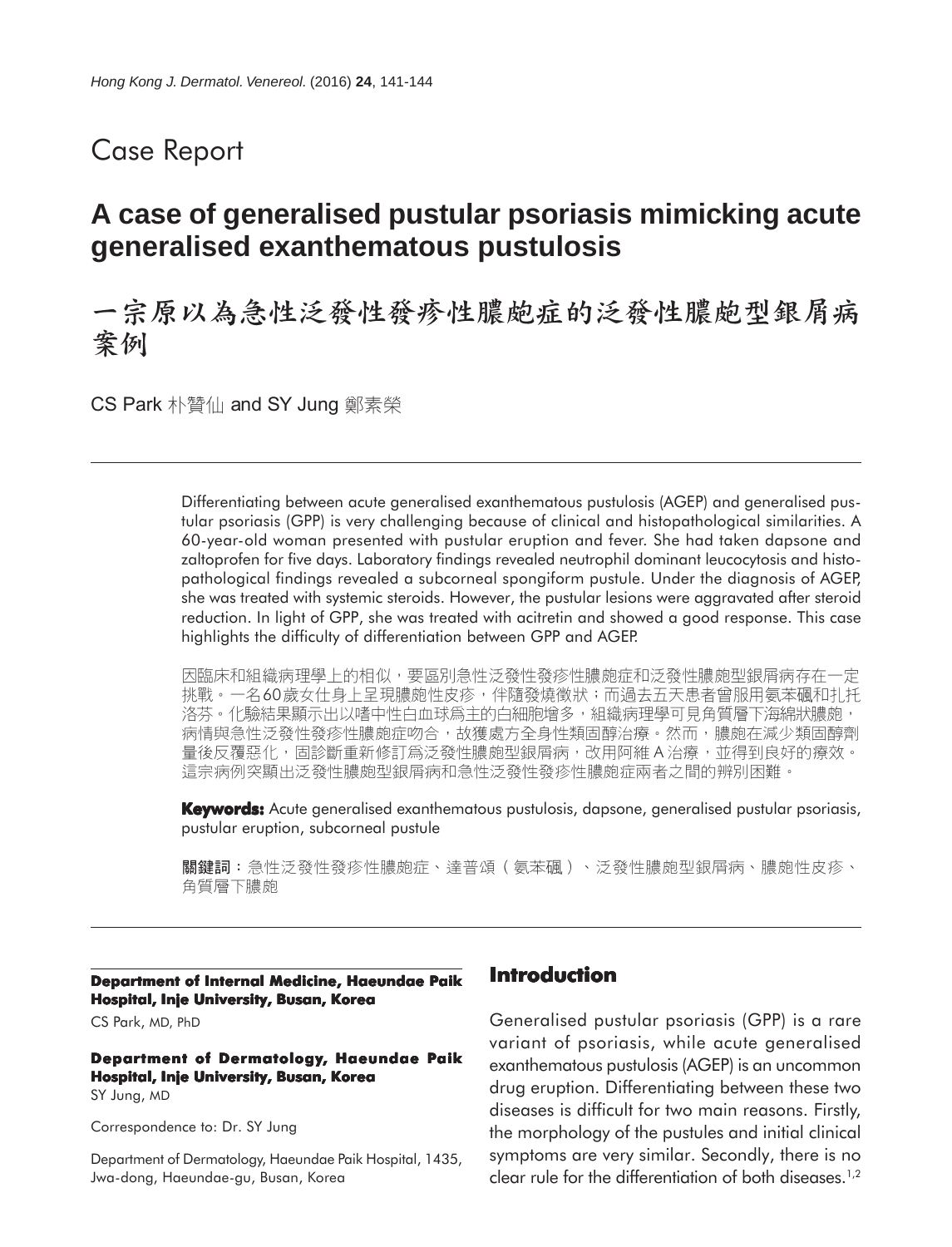Therefore obtaining a detailed clinical history and clinico-pathological correlation are important for an accurate diagnosis. No previous history of psoriasis, rapid spontaneous resolution without treatment, the presence of eosinophilic infiltration, the absence of histopathological features of psoriasis such as epidermal hyperplasia, and capillary dilatation indicate AGEP more than GPP.<sup>3</sup>

We report a case of a generalised pustular eruption that was initially diagnosed as AGEP, but later appeared more compatible with GPP.

### **Case report report**

A 60-year-old woman visited the emergency department (ED) with generalised erythematous pustular eruption, generalised oedema and fever. Before visiting the ED, she had been treated with methylprednisolone (8 mg bid, PO) and bepotastine (10 mg bid, PO) for the treatment of drug eruption due to herbal medication. At that time, pruritic well-defined erythematous annular patches were seen on her trunk, and some of the patches on her neck had a few non-follicular tiny pustules. As the skin rash had waxed and waned over two weeks, she visited another hospital and was prescribed dapsone (100 mg qd, PO) and zaltoprofen (80 mg bid, PO). After taking the new medications for five days, the pustular eruption rapidly exacerbated and generalised oedema and fever occurred. The patient was on long-term treatment for hypertension and diabetes mellitus, there was no previous history of drug allergies or psoriasis. Physical examination showed numerous non-follicular, pinhead-sized pustules on a background of confluent slightly scaly erythema on her entire body (Figure 1). Her face and both hands were oedematous. Her body temperature was 38.7°C and the body weight of the patient was 67.3 kg. Laboratory tests revealed leucocytosis (15.51x10<sup>9</sup>/L) with neutrophilia (85.9%) and elevated C-reactive protein (16.88 mg/dL). Her liver function test was normal,

both influenza antigen and blood culture were negative. Histopathological examination showed subcorneal spongiform pustule mainly filled with neutrophils in the epidermis and perivascular inflammatory cell infiltration with neutrophils and lymphocytes in the dermis (Figure 2). Based on these findings, her condition was diagnosed as AGEP triggered by dapsone or NSAIDs. The patient stopped her current drug regime and was started on a new treatment regime comprising systemic steroids, topical emollients and steroid cream. The fever and skin lesions improved, however, new pustular lesions were aggravated immediately after a dose reduction of steroid. A new biopsy was not taken at this point, as the morphology was identical to that of the previous eruption. As the skin lesions worsened after lowering the dosage of steroid, the clinical diagnosis was changed to GPP. The patient was given acitretin (30 mg/day) and the steroid dose was tailed off. The pustular lesions and scales improved within three weeks; there was no recurrence during six months of follow-up.

### **Discussion**

AGEP is a rare, severe cutaneous drug adverse reaction characterised by acute onset of numerous non-follicular pustules arising on an erythematous



Figure 1. Erythematous scaly patches with multiple tiny pustules observed on the entire body.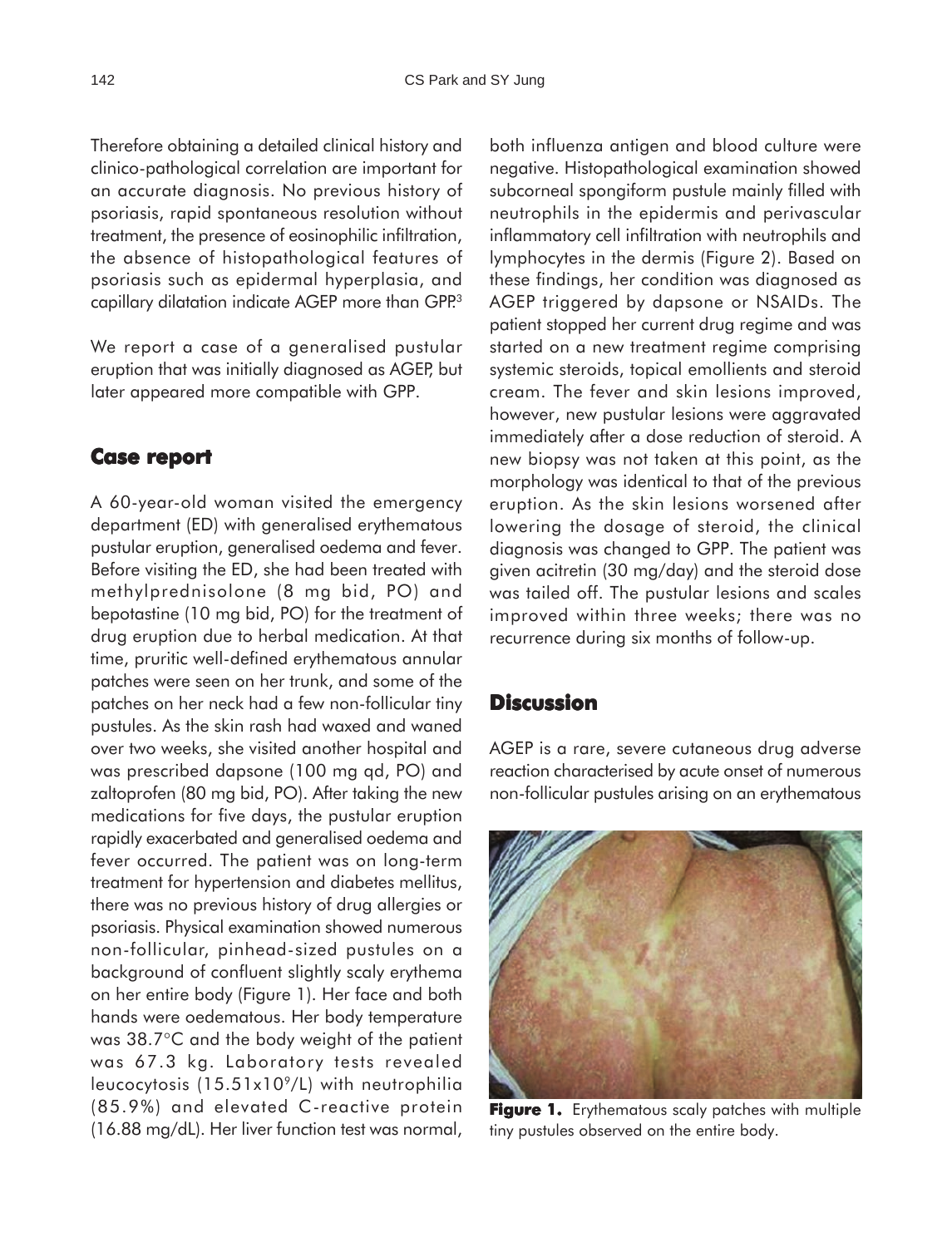

**Figure 2.** Histopathological examination showed a subcorneal pustule with spongiosis and slight acanthosis in the epidermis and perivascular inflammatory cell infiltration in the upper dermis (H&E, A: x100, B: x400).

background.3 Pustular eruption appears with fever and neutrophilic leucocytosis. Although antiinfectives such as antibiotics, antifungals, and antimalarials are the most common causative agents, other non-anti-infective drugs including dapsone and NSAIDs, viral infection, as well as herbal medicine could also be causative factors of AGEP.4,5 Histopathological findings reveal subcorneal spongiform pustules with perivascular infiltration of neutrophils and some eosinophils.<sup>6</sup> AGEP shows spontaneous resolution in less than 15 days with conservative treatment; discontinuation of the culprit medication is important.

GPP is a rare form of psoriasis characterised by extensive pustular eruption, accompanied by extensive exfoliation, and generalised symptoms such as fever, chills and arthralgia. Characteristically, the disease occurs in waves of fever and pustules. The cause is obscure; however, some provoking agents or events are well recognised. These include local irritating substances, infections, pregnancy, and drugs such as lithium, aspirin and hydroxychloroquine.7 Steroid withdrawal can trigger pustular psoriasis as pustule formation can occur as a result of an acute inflammatory process upon the cessation of systemic corticosteroids.8 Histopathological findings include subcorneal spongiform pustules, but epidermal hyperplasia may not be obvious compared to psoriasis. GPP can occur with or without plaque psoriasis, a previous history of psoriasis was reported in 42.4% of GPP in Korean patients.9,10 Although there are no guidelines for management of GPP, acitretin, cyclosporine, methotrexate and TNF- $\alpha$  inhibitors are suggested for first-line therapies.<sup>11</sup>

Recently, a systemic description of the histopathological distinction between AGEP and GPP has been published.<sup>12</sup> Despite considerable overlap, the presence of eosinophils, necrotic